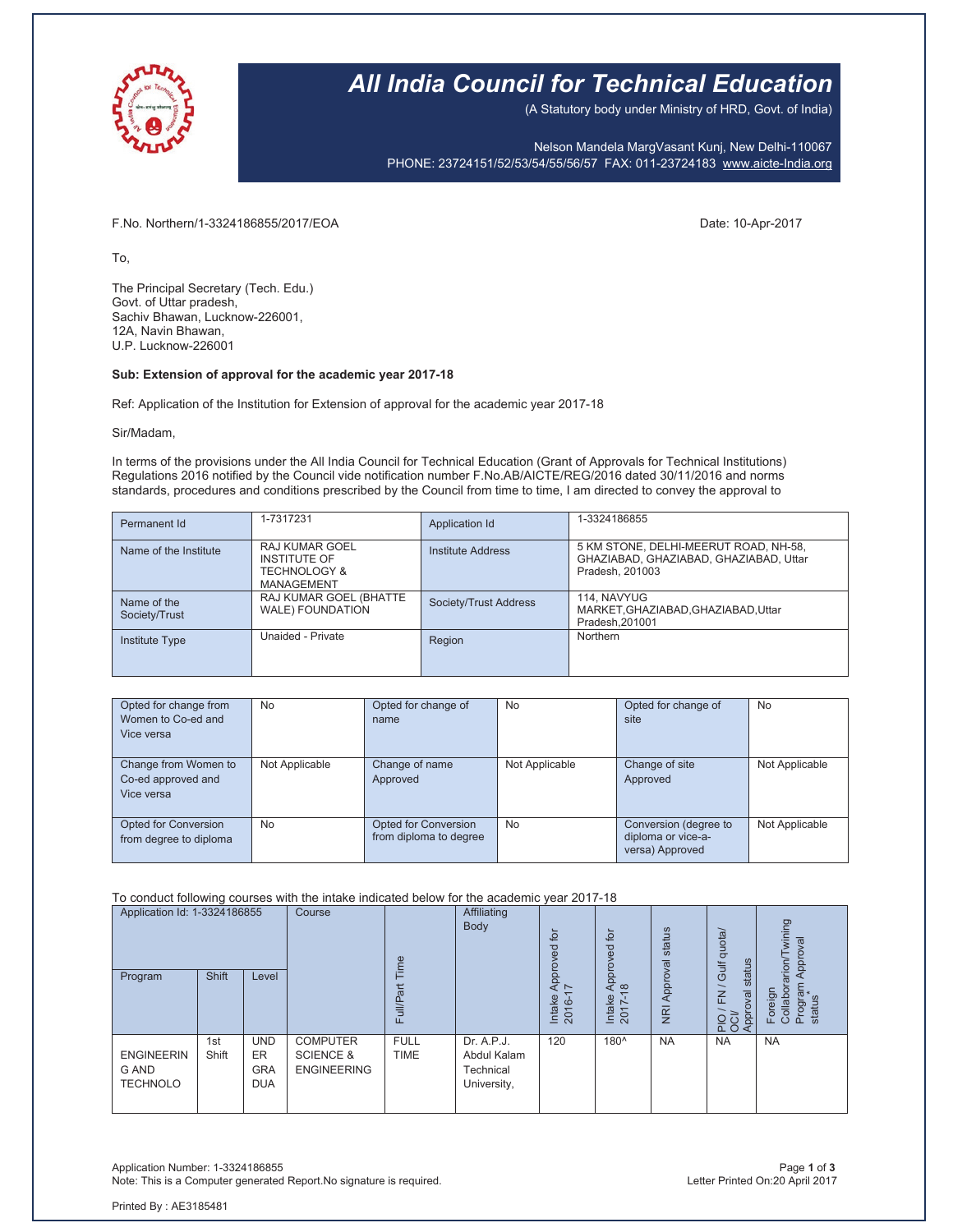

# *All India Council for Technical Education*

(A Statutory body under Ministry of HRD, Govt. of India)

Nelson Mandela MargVasant Kunj, New Delhi-110067 PHONE: 23724151/52/53/54/55/56/57 FAX: 011-23724183 www.aicte-India.org

| GY                                                         |              | <b>TE</b>                                                        |                                                                                     |                            | Uttar<br>Pradesh,<br>Lucknow                                                          |     |     |           |           |           |
|------------------------------------------------------------|--------------|------------------------------------------------------------------|-------------------------------------------------------------------------------------|----------------------------|---------------------------------------------------------------------------------------|-----|-----|-----------|-----------|-----------|
| <b>ENGINEERIN</b><br><b>G AND</b><br><b>TECHNOLO</b><br>GY | 1st<br>Shift | <b>UND</b><br><b>ER</b><br><b>GRA</b><br><b>DUA</b><br><b>TE</b> | <b>ELECTRICAL</b><br><b>AND</b><br><b>ELECTRONICS</b><br><b>ENGINEERING</b>         | <b>FULL</b><br><b>TIME</b> | Dr. A.P.J.<br>Abdul Kalam<br>Technical<br>University,<br>Uttar<br>Pradesh,<br>Lucknow | 60  | 60  | <b>NA</b> | <b>NA</b> | <b>NA</b> |
| <b>ENGINEERIN</b><br><b>G AND</b><br><b>TECHNOLO</b><br>GY | 1st<br>Shift | <b>UND</b><br><b>ER</b><br><b>GRA</b><br><b>DUA</b><br><b>TE</b> | <b>ELECTRONICS</b><br><b>AND</b><br><b>COMMUNICATI</b><br>ONS<br><b>ENGINEERING</b> | <b>FULL</b><br><b>TIME</b> | Dr. A.P.J.<br>Abdul Kalam<br>Technical<br>University,<br>Uttar<br>Pradesh,<br>Lucknow | 120 | 90  | <b>NA</b> | <b>NA</b> | <b>NA</b> |
| <b>ENGINEERIN</b><br><b>G AND</b><br><b>TECHNOLO</b><br>GY | 1st<br>Shift | <b>UND</b><br><b>ER</b><br><b>GRA</b><br><b>DUA</b><br><b>TE</b> | <b>INFORMATION</b><br><b>TECHNOLOGY</b>                                             | <b>FULL</b><br><b>TIME</b> | Dr. A.P.J.<br>Abdul Kalam<br>Technical<br>University,<br>Uttar<br>Pradesh,<br>Lucknow | 120 | 120 | <b>NA</b> | <b>NA</b> | <b>NA</b> |
| <b>MANAGEME</b><br><b>NT</b>                               | 1st<br>Shift | <b>POS</b><br>T.<br><b>GRA</b><br><b>DUA</b><br><b>TE</b>        | <b>MASTERS IN</b><br><b>BUSINESS</b><br><b>ADMINISTRATI</b><br>ON                   | <b>FULL</b><br><b>TIME</b> | Dr. A.P.J.<br>Abdul Kalam<br>Technical<br>University,<br>Uttar<br>Pradesh,<br>Lucknow | 60  | 30  | <b>NA</b> | <b>NA</b> | <b>NA</b> |

**^ - Intake after Merging of Course**

The above mentioned approval is subject to the condition that

RAJ KUMAR GOEL INSTITUTE OF TECHNOLOGY & MANAGEMENT

shall follow and adhere to the Regulations, guidelines and directions issued by AICTE from time to time and the undertaking / affidavit given by the institution along with the application submitted by the institution on portal.

Course(s) approved for merger with other course(s) for AY 2017-18:

| Application Id: 1-3324186855                 |              | Name of the<br>Course               | <b>Full/Part Time</b>                                              | <b>Affiliating Body</b> | <b>Course Merged With</b>                                            |                                          |
|----------------------------------------------|--------------|-------------------------------------|--------------------------------------------------------------------|-------------------------|----------------------------------------------------------------------|------------------------------------------|
| Program                                      | <b>Shift</b> | Level                               |                                                                    |                         |                                                                      |                                          |
| <b>ENGINEE</b><br>RING AND<br><b>TECHNOL</b> | 1st<br>Shift | <b>UNDER</b><br><b>GRADUAT</b><br>F | <b>COMPUTING IN</b><br>MULTIMEDIA:<br>(Last Approved<br>Intake 60) | <b>FULL TIME</b>        | Dr. A.P.J. Abdul<br>Kalam Technical<br>University, Uttar<br>Pradesh, | <b>COMPUTER SCIENCE</b><br>& ENGINEERING |

Application Number: 1-3324186855 Page **2** of **3** Note: This is a Computer generated Report.No signature is required.